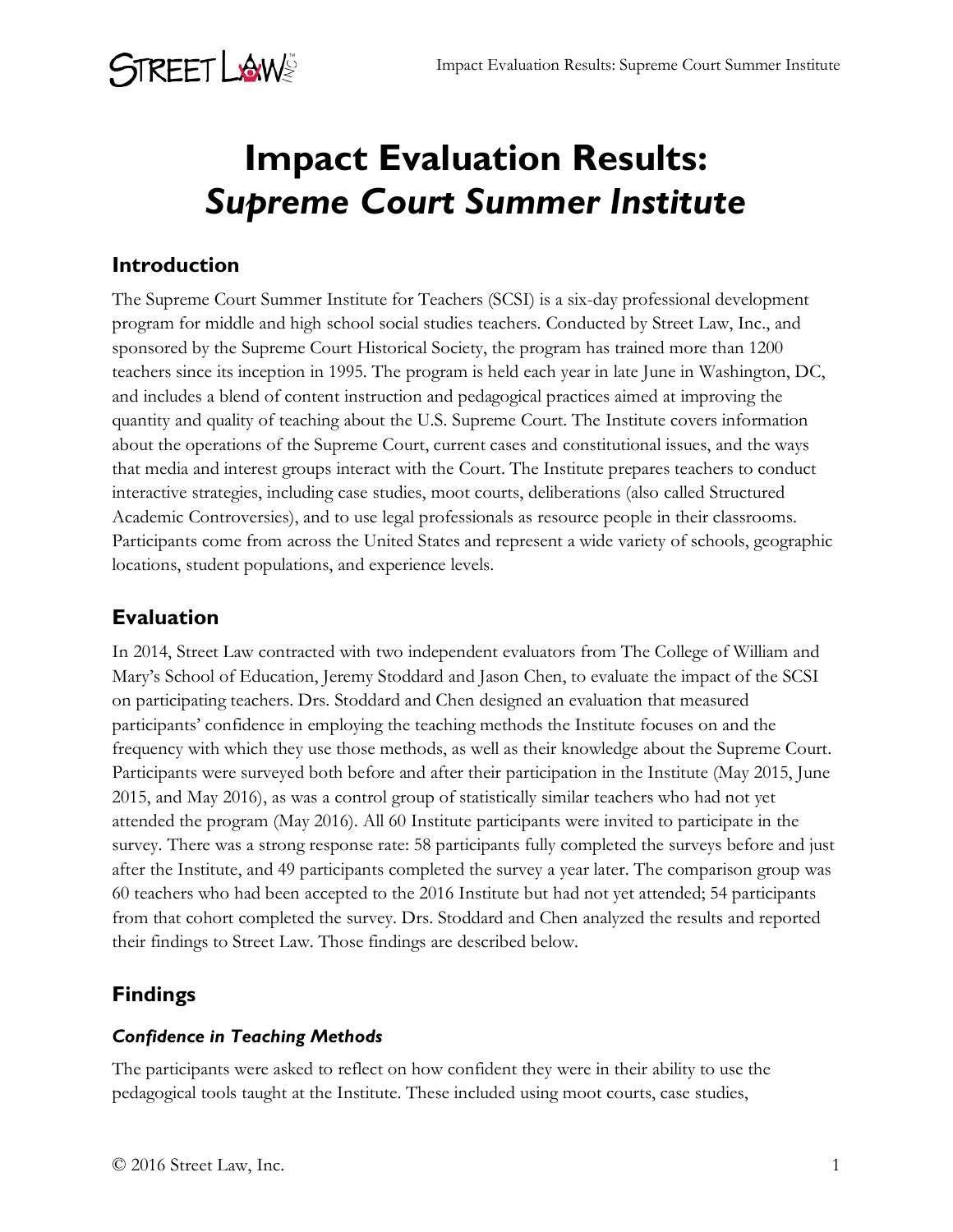# REETLAWS

deliberations, and collaborative group work to teach Supreme Court processes; teaching controversial issues; and integrating legal resource people. The average pre-Institute score was 4.04 (out of 6), or "somewhat confident" in using the Institute's teaching strategies. At the end of the Institute, the participants rated themselves 5.34 (between "quite" and "completely" confident), and they retained this improvement a year later (rating themselves 5.25). There was also a significant difference between the post-Institute teachers and the control group, which rated themselves a 4.04



on the same scale. According to Drs. Stoddard and Chen, "Those who participated in the Institute not only showed long term growth as a result, but that they also reported being significantly more confident in using these strategies when compared to a similar group of teachers who had not yet participated in the Institute." They went on to say "Overall, the Institute had a significant effect on the 2015 cohort's confidence to teach about and with Institute topics and strategies, respectively."

### *Frequency of Using Teaching Methods*

Street Law was also particularly interested in finding out whether participants used the Institute's teaching strategies more after attending. In fact, teachers did use these strategies and content more in the year after they attended than they had previously. The most notable increases were seen in teachers using case study methods like classifying arguments; role playing Supreme Court processes; and studying interest groups, media coverage, and judicial philosophies. Not only did participants' increase the frequency with which they used Institute strategies and content in class, but they also used these more frequently than the comparison group of similar teachers. They specifically used moot courts, case studies, and role-plays more frequently, and they discussed Supreme Court cases and controversial issues in general more often.

Teachers were asked to describe which strategies worked best in their classrooms. By far, the strategies most identified as successful were moot court activities and case studies. Many participants noted the perceived motivational effects and deeper understandings produced by student participation in moot courts. Numerous participants found the case study strategies to be more effective than previously-used methods in helping scaffold student understanding of the origins, constitutional arguments, and perspectives on cases. The most common barriers identified by participants to using the Institute strategies or content were not having time in their curriculum or not teaching a course that included court-related topics.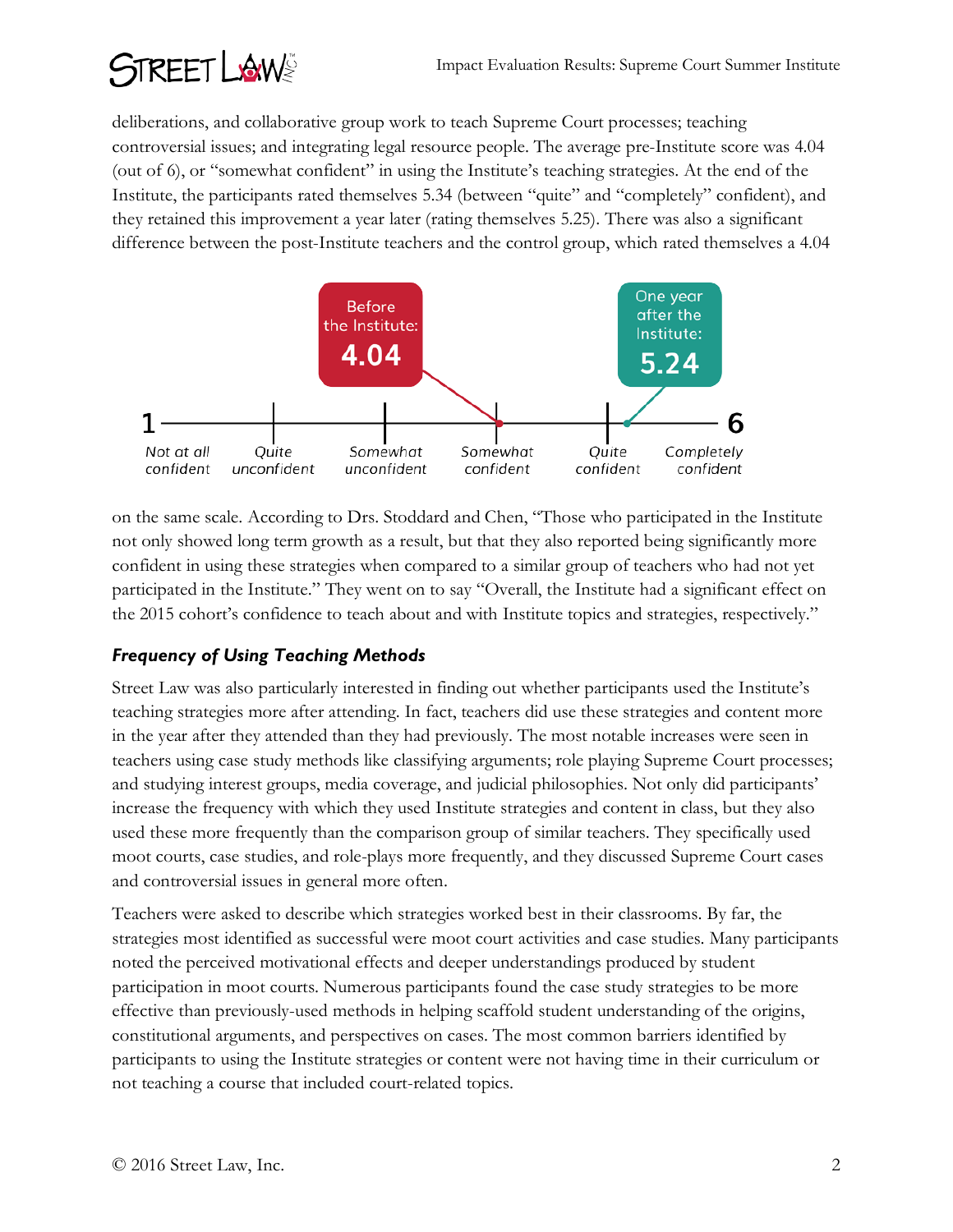

#### *Knowledge about the Supreme Court*

STREET LISUNS

Participants took a 17-question test about the Supreme Court, its processes, recent cases, and concepts in constitutional law. Before attending the Institute, participants' average score was 10.6. At the end of the Institute, their average score was 14.6. On the follow-up survey a year later, participants' scores dropped a bit to 11.8, but remained higher than they were before the program. According to Drs. Stoddard and Chen, "it is not unexpected that the participants' knowledge of the court would be strongest immediately following their immersive experience at the Institute." To improve retention, they suggest providing a more in-depth reading list or suggesting resources such as a court-related news-aggregating service that participants could subscribe to.

The participants made larger gains (and retained those gains better) on some questions than others. The number of participants answering correctly increased on questions about typical majorities in Supreme Court rulings, the *certiorari* process, the role of the Supreme Court, and some aspects of media coverage of the Court. Two questions in particular were missed more frequently on the oneyear-later survey than right after the Institute: one about the constitutional issue in a case from the previous Supreme Court Term and one about the Equal Protection Clause of the 14th Amendment. It is possible that participants did not use this knowledge in their teaching during the school year, thereby failing to retain the gains made in these areas after the program.

#### *Additional Feedback*

Across the board, participants found the Institute to be very interesting and useful (average scores for *interest* were 5.6 out of 6.0 and average scores for *usefulness* were 5.7 out of 6). When asked for suggestions to improve the program, participants offered the following:

- adding more classroom materials for historic cases
- adding more classroom materials on current cases